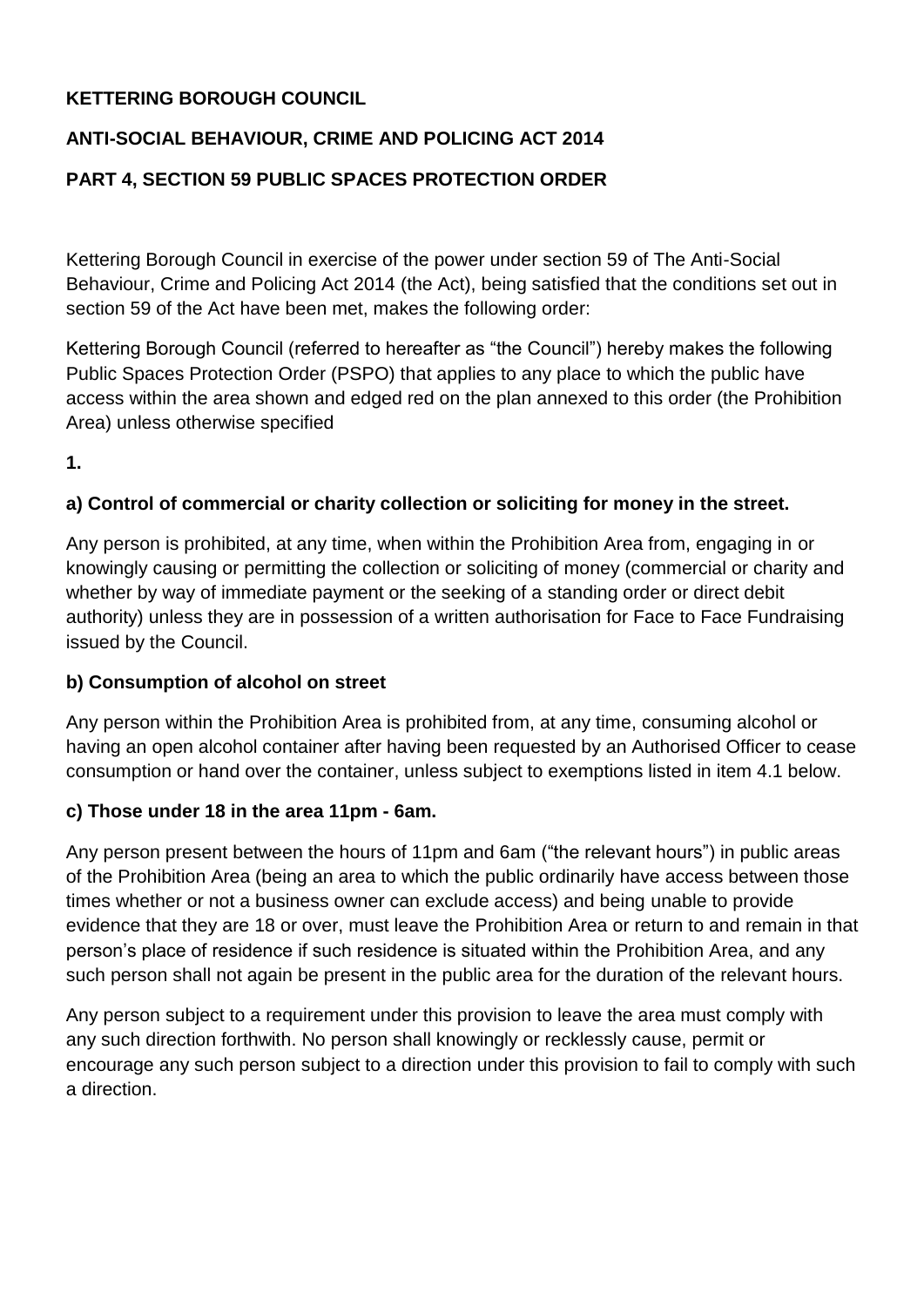## **d) Driving/ using a car in an anti-social manner**

A person in charge of a motor vehicle in the Prohibition Area must not allow, cause or permit the:

- Running of the engine in such a manner that causes or is likely to cause a noise nuisance;
- Playing of music in the motor vehicle at such a level that causes or is likely to cause a nuisance;
- Behaving in a way likely to cause harassment alarm or distress to any person present at the time of the behaviour (including an Authorised Officer)
- Driving the vehicle in a manner that causes or is likely to cause harassment alarm or distress to any person (including an Authorised Officer)

# **e) Obstructing the highway/or loitering**

Any person is prohibited from causing or permitting an obstruction on the carriageway of a street in the Prohibition Area after having been requested to remove the obstruction from the carriageway by an Authorised Officer.

# **f) Anti-social parking**

Any person/ registered keeper of a motor vehicle in the Prohibition Area is prohibited from parking such that the side of the vehicle is adjacent to another motor vehicle parked parallel to the traffic direction (the Double Parking Prohibition)

## **g) Unauthorised distribution of printed material/leaflets**

Any person is prohibited from distributing free printed matter in a council car park within the Prohibition Area without being in possession of an authorisation from the council.

## **h) Use of Skateboards, bicycles and scooters**

(a) Any person is prohibited from, at any time, using a skateboard, within that part of the Prohibited Area coloured yellow on the plan,

(b) Any person is prohibited from, at any time using a bicycle, scooter or similar wheeled conveyance in such a manner that causes, or is likely to cause, nuisance, alarm or distress, within that part of the Prohibition Area coloured yellow on the plan.

## **i) Begging on the Street**

Any person on a street in the Prohibition Area is prohibited from, at any time, placing themselves in a position to beg or solicit money.

# **j) Foul and abusive language**

Any person in the Prohibition Area is prohibited from swearing, or shouting, in a manner that causes or is likely to cause harassment alarm or distress to any person present at the time (including an Authorised Officer)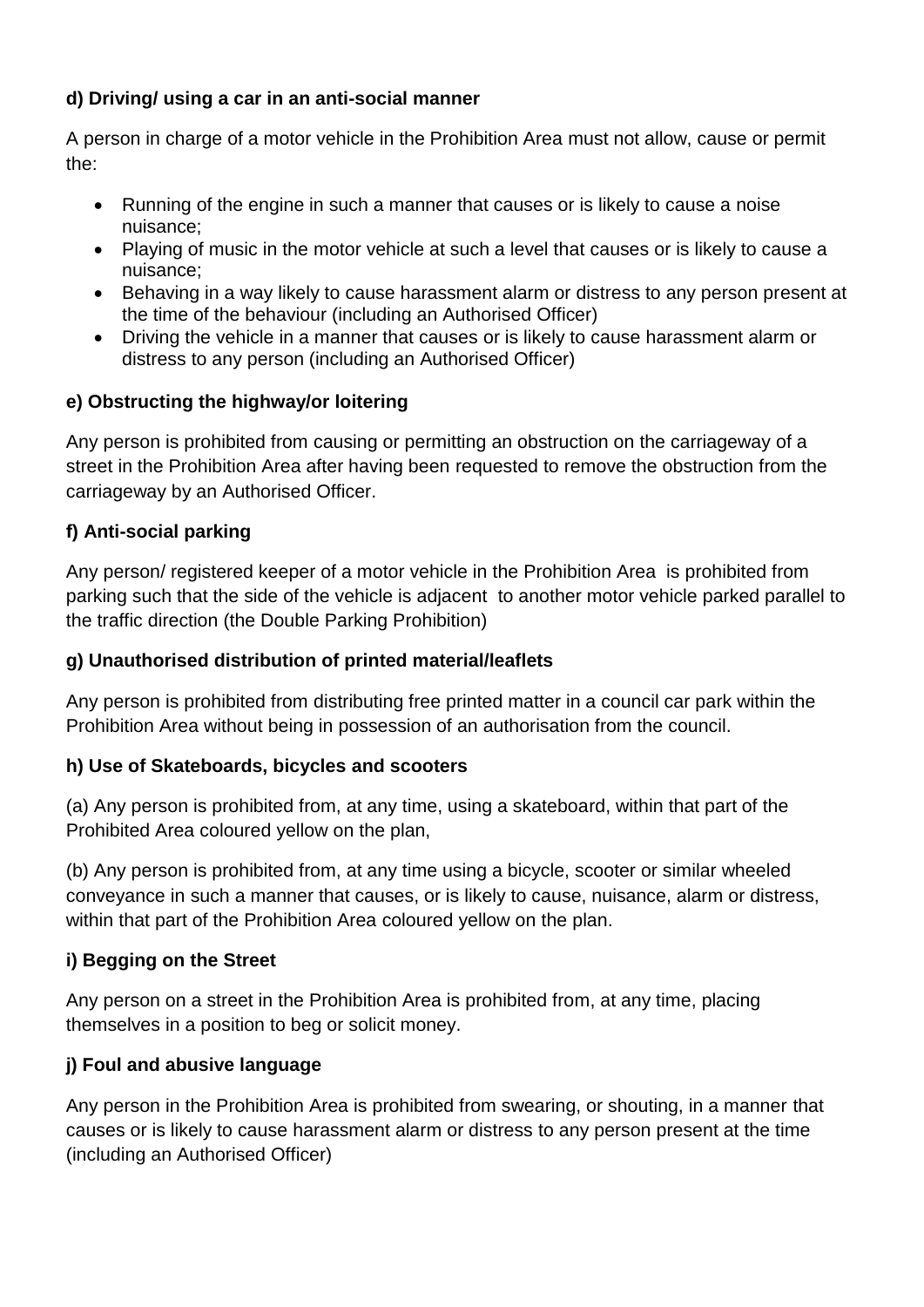### **2. Definitions**

- a) Authorised Officer means a Police Constable a Police Community Support Officer or an officer of Kettering Borough Council in possession of an authority to enforce this order
- b) Plan means the plan annexed to this order
- c) Carriageway means "The part of a road intended for vehicles rather than pedestrians"
- d) Scooter means "conveyance consisting of a footboard mounted on two wheels and a long steering handle, propelled by resting one foot on the footboard and pushing the other against the ground" or any other variation of the same designed or adapted for similar purpose, whether having a handle or otherwise.

### **3. Period for which the order has effect**

This Order shall come into force on 25th July 2022 and remain in place for a period of three years.

### **4. What happens if you fail to comply with this order?**

If a person does anything that is lawfully prohibited by the this order , or fails to do something lawfully required by it, he commits an offence under section 67 of the Anti-Social Behaviour Crime and Policing Act 2014 punishable by a level 3 fine being the sum of £1000, Alcohol will be punishable by a level 2 fine being the sum of £500,on the date of this order unless he has a reasonable excuse save that consumption of alcohol is not an offence unless the requirements of clause 4.1 (a) have been complied with.

**4.1** If an Authorised Officer reasonably believes that a person is, or has been, consuming alcohol in the area covered by this order or intends to consume alcohol in such place or is in possession of an open container of alcohol in such place, the Officer may:

- a) require the person not to consume alcohol and
- b) require the person concerned to surrender anything in his possession which is, or which the Officer reasonably believes to be, alcohol or a container of alcohol.

#### **5. Exemptions**

A prohibition in this order on consuming alcohol does not apply to licensed premises as defined in section 62 of the Anti-Social Behaviour Crime and Policing Act 2004.

Signed: ……………………………………………

Dated: …………………………………………….